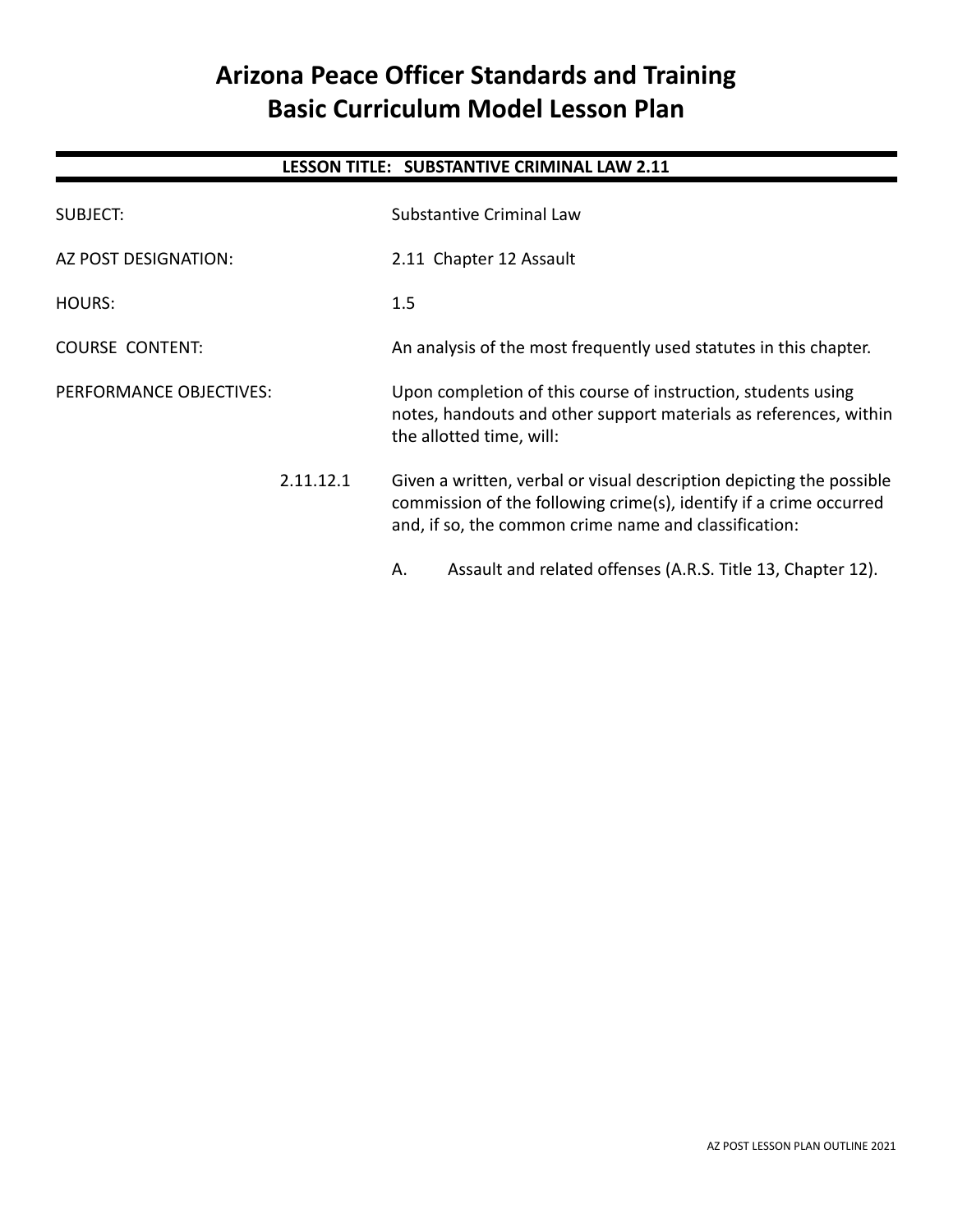# **LESSON TITLE: SUBSTANTIVE CRIMINAL LAW CHAPTER 12 - Assaults and Related Offenses PAGE: 2**

| DATE FIRST PREPARED:           | November 2000                                            |                      |  |
|--------------------------------|----------------------------------------------------------|----------------------|--|
| <b>PREPARED BY:</b>            | <b>SME Committee</b>                                     |                      |  |
| <b>REVIEWED - REVISED:</b>     | <b>SME Committee</b>                                     | DATE: May 2002       |  |
| <b>REVIEWED - REVISED:</b>     | Sgt. George Sloane, Tucson P.D.                          | DATE: August 2002    |  |
| <b>REVIEWED - REVISED:</b>     | <b>SME Committee</b>                                     | DATE: April 2003     |  |
| <b>REVIEWED - REVISED:</b>     | Sgt. George Sloane, Tucson P.D.                          | DATE: January 2004   |  |
| <b>REVIEWED - REVISED:</b>     | <b>SME Committee</b>                                     | DATE: September 2006 |  |
| <b>REVIEWED - REVISED:</b>     | <b>SME Committee</b>                                     | DATE: February 2009  |  |
| <b>REVIEWED - REVISED:</b>     | <b>SME Committee</b>                                     | DATE: June 2010      |  |
| <b>REVIEWED - REVISED:</b>     | <b>SME Committee</b>                                     | DATE: November 2011  |  |
| <b>REVIEWED - REVISED:</b>     | <b>SME Committee</b>                                     | DATE: November 2012  |  |
| <b>REVIEWED - REVISED:</b>     | <b>SME Committee</b>                                     | DATE: June 2015      |  |
| <b>REVIEWED - REVISED:</b>     | <b>SME Committee</b>                                     | DATE: June 2018      |  |
| <b>REVIEWED - REVISED:</b>     | <b>SME Committee</b>                                     | DATE: January 2021   |  |
| <b>REVIEWED - REVISED:</b>     | AZPOST (DocX)                                            | DATE: January 2022   |  |
| AZ POST - APPROVAL:            | Steven Enteman                                           | DATE: June 2018      |  |
| AZ POST - APPROVAL:            | <b>Mandy Faust</b>                                       | DATE: February 2021  |  |
| AZ POST - APPROVAL:            | Lori Wait                                                | DATE: January 2022   |  |
| <b>INSTRUCTOR REFERENCES:</b>  | A.R.S. Title 13                                          |                      |  |
| <b>CLASS LEVEL:</b>            | Student                                                  |                      |  |
| <b>TRAINING AIDS:</b>          | http://www.azleg.gov/ArizonaRevisedStatutes.asp          |                      |  |
| <b>INSTRUCTIONAL STRATEGY:</b> | Interactive lecture.                                     |                      |  |
| <b>SUCCESS CRITERIA:</b>       | 70% or higher on a written, multiple-choice examination. |                      |  |
| <b>COMPUTER FILE NAME:</b>     | 2-11 Ch 12 Assaults and related                          |                      |  |
| DATE RELEASED TO SHARE FILE:   | May 27, 2022                                             |                      |  |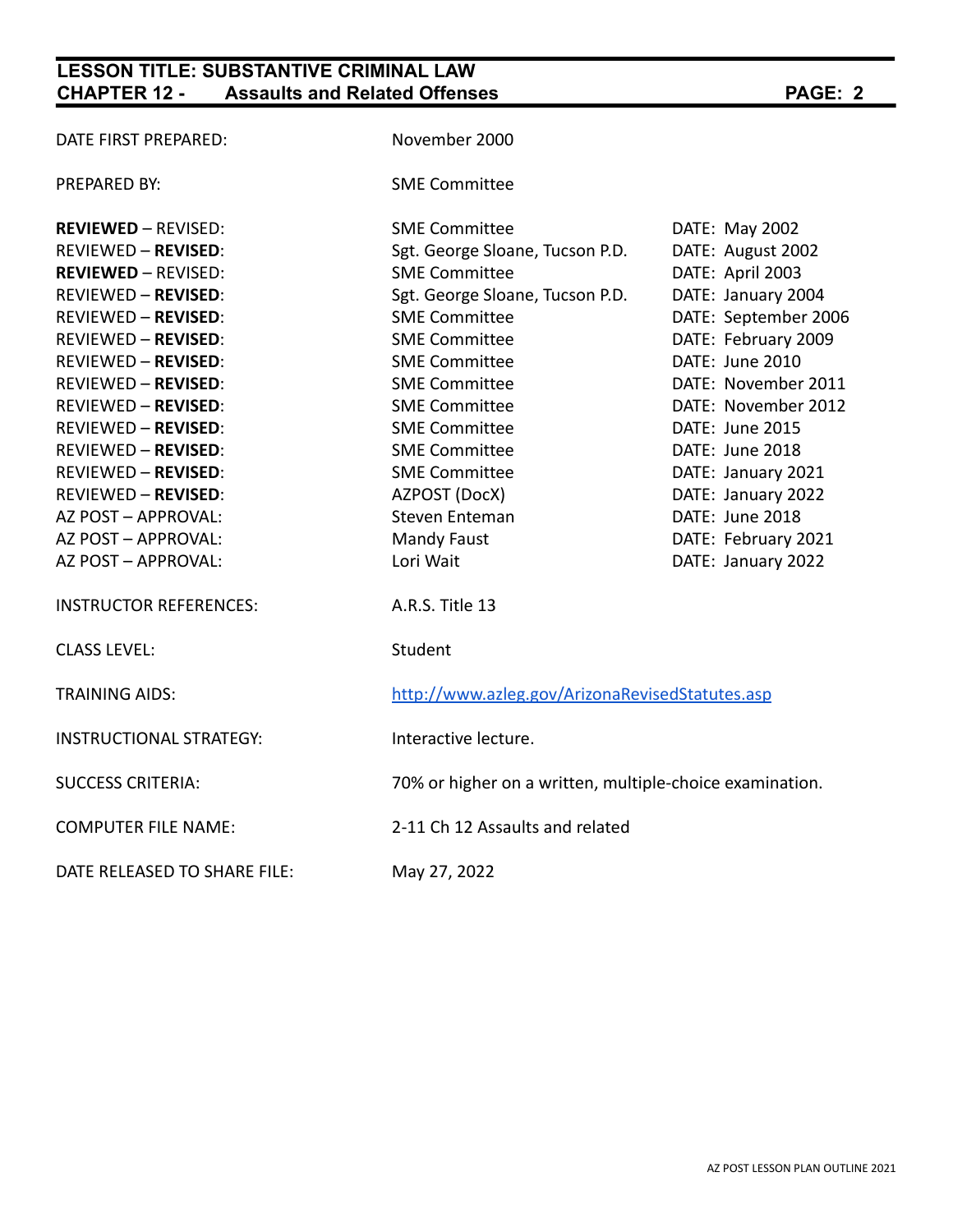### **I. INTRODUCTION**

- A. Instructor (self) introduction.
- B. Preview of performance objectives. *INSTRUCTOR NOTE: This lesson plan can be taught as a "stand alone" lesson plan.*

#### **II. 13-1201 – ENDANGERMENT P. O. 2.11.12.1A**

- A. A person commits endangerment by recklessly endangering another person with a substantial risk of IMMINENT DEATH OR PHYSICAL INJURY.
- B. If we can show that there was a substantial risk of DEATH then endangerment becomes a felony.
- C. If we can only show that there was a substantial risk of PHYSICAL INJURY then it is a misdemeanor.
- D. You will note that in this statute there is no requirement that anyone actually be injured even the slightest.
	- 1. This statute is based upon the RECKLESS conduct of a person which is at least likely to cause physical injury, but does not actually do so.
	- 2. We must not try to go so far as to arrest a person for ATTEMPTED ASSAULT in some circumstances because no one can ATTEMPT to act RECKLESSLY. *INSTRUCTOR NOTE: In a prosecution for endangerment the identity of the victim is not an element of the offense. it is sufficient to prove that some unidentified person was endangered by the defendant's conduct. (State v. Vilages-Rojas) 2012 WL 4478412 (9/28/12)*
		- a. A person who throws a rock through a window of a house without knowing or caring whether anyone is in the room at the time is guilty of RECKLESSLY causing physical injury (assault) if such is the result, but if no one is injured, he/she is not guilty of ATTEMPTED ASSAULT. He/she would be guilty of endangerment.
		- b. A person cannot intend to act recklessly or with criminal negligence toward a result and, therefore, cannot commit a criminal attempt for a crime having one (1) of these types of culpability as its essential mental state.
- E. Examples of endangerment:
	- 1. Discharging a firearm in public.
	- 2. Pointing firearms at others.
- F. In order to arrest for endangerment, it is not necessary to show that certain acts were directed towards one (1) particular person; all that is necessary is to show a certain degree of risk to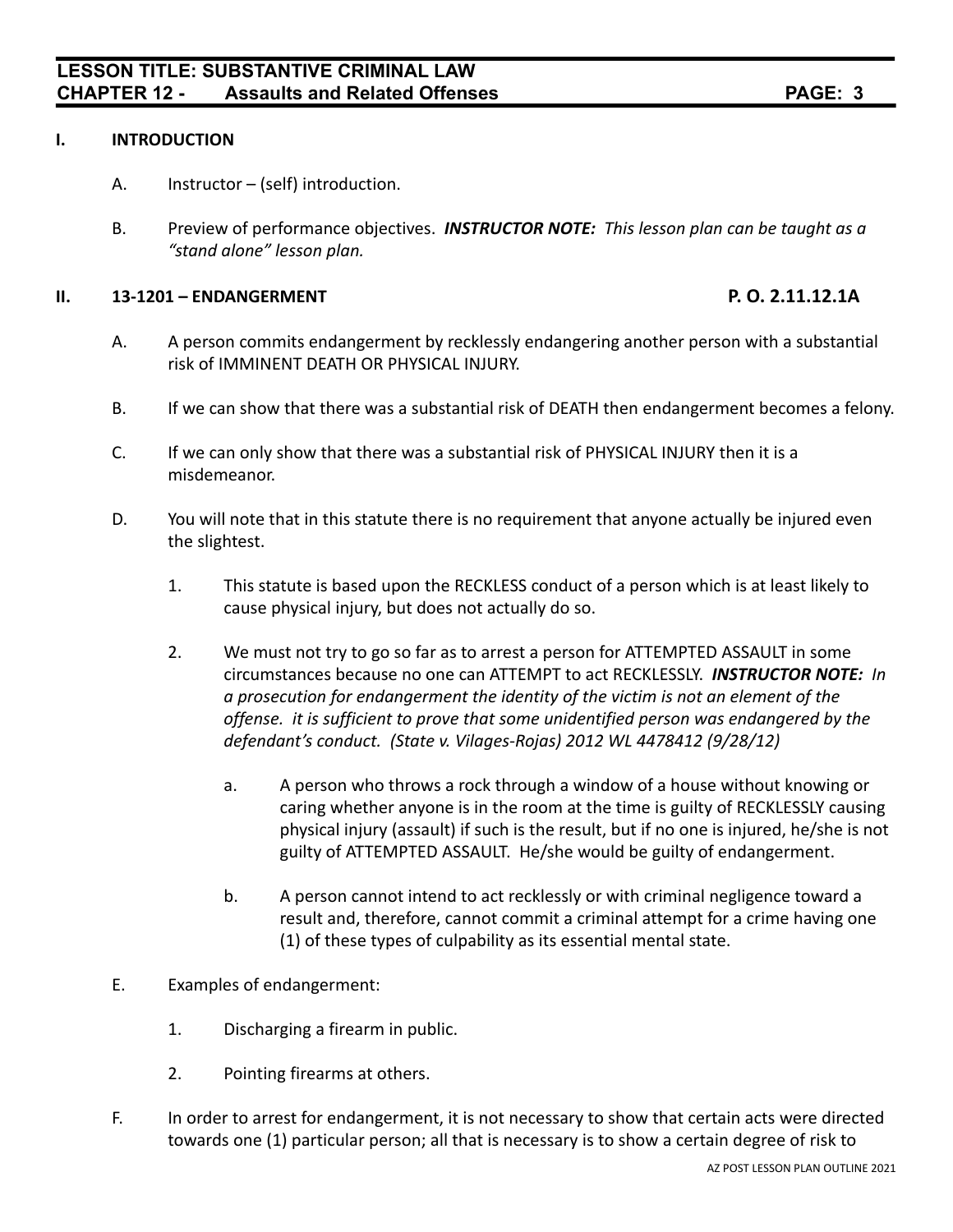another person in general. (People v. Grahn, 1973, 41 A.D. 2d 226, 342 N.Y.S. 2d 361.

G. The defendant's conduct in pointing the pistol at the victim's chest and pulling the trigger, even though there was no bullet in the chamber, warranted a conviction of endangerment (felony).

#### **III. 13-1202 – THREATENING OR INTIMIDATING P. O. 2.11.12.1A**

- A. A person commits threatening or intimidating if such person threatens or intimidates by word or conduct:
	- 1. To cause physical injury to another person or serious damage to the property of another; or
	- 2. To cause, or in reckless disregard to causing, serious public inconvenience including, but not limited to, evacuation of a building, place of assembly or transportation facility; or
	- 3. To cause physical injury to another person or damage to the property of another in order to promote, further, or assist in the interests of, or to cause, induce or solicit another person to participate in a criminal street gang, a criminal syndicate or a racketeering enterprise.
- B. This statute is directed towards BOMB THREATS, but can cover other circumstances. *INSTRUCTOR NOTE: Note that it would not cover the false reporting of a fire- this is covered under another statute.*
	- 1. Violation of A (1) and (2) are misdemeanors, or if committed in retaliation for a victim's either reporting criminal activity or being involved in an organization, other than a law enforcement agency, that is established for the purpose of reporting or preventing criminal activity. *INSTRUCTOR NOTE: Although still in the statute, AZ courts have ruled this is unconstitutional.*
	- 2. Violation of A (3) is a felony.
- C. **From the Model Penal Code,** Section 211.3 this section: "Proscribes threats that cause serious alarm for personal safety or the disruption of public services or activities.
- D. This activity is an offense against the individual of substantial magnitude and danger, even allowing for the lack of any actual harm since threats of this nature generally cause substantial psychological trauma and public inconvenience.
- E. People who are attempting to avoid what they believe to be immediate serious harm may often take action so precipitous as to harm themselves. . . ."
- F. Question: If a person goes into a theater and yells "FIRE," more than likely we have what kind of crime?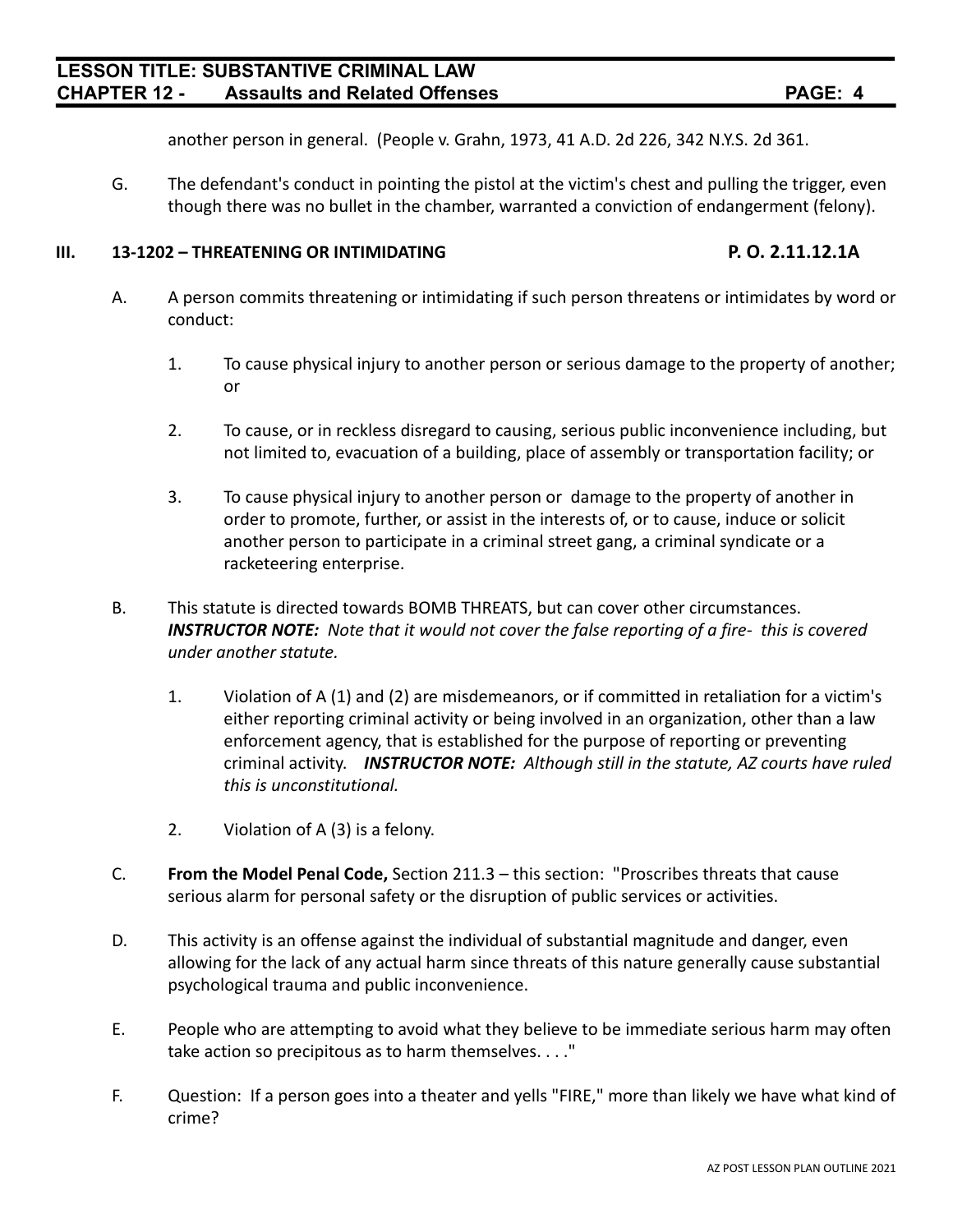- 1. Even though this fits perfectly into this statute, we might be better off with felony endangerment.
- 2. You, as the investigating officer, must use your investigative skills to determine which crime was committed (if any) and which one to use.
	- a. How many people were in the theater?
	- b. Was there really a fire?
	- c. Was anyone hurt?
	- d. What was the suspect's mental state?

### **IV. 13-1203 – ASSAULT P. O. 2.11.12.1A**

- A. A person commits assault by:
	- 1. Intentionally, knowingly or recklessly causing any physical injury to another person; or
	- 2. Intentionally placing another person in reasonable apprehension of imminent physical injury; or
	- 3. Knowingly touching another person with the intent to injure, insult or provoke such a person.
		- a. Subsection 1: This discusses the intentional, knowing or reckless infliction of any bodily injury on another person. WITHOUT SOME BODILY INJURY, THERE IS NO ASSAULT under this Subsection.
		- b. Subsection 2: This penalizes someone who puts another in apprehension of harm. This LOOKS a lot like endangerment, but the mental states requirements are different.
		- c. Subsection 3: This section punishes injurious, insulting or provoking physical touching. The definitions for these results will depend upon a case-by-case adjudication.
- B. Discuss with the students what would, in our society, be considered an insulting touch.
- C. All assaults are misdemeanors, but the degree depends upon the assailant's mental state.

#### **V. 13-1204 – AGGRAVATED ASSAULT P. O. 2.11.12.1A**

A. A person commits aggravated assault if such person commits assault as defined in A.R.S. §13-1203 under any of the following circumstances: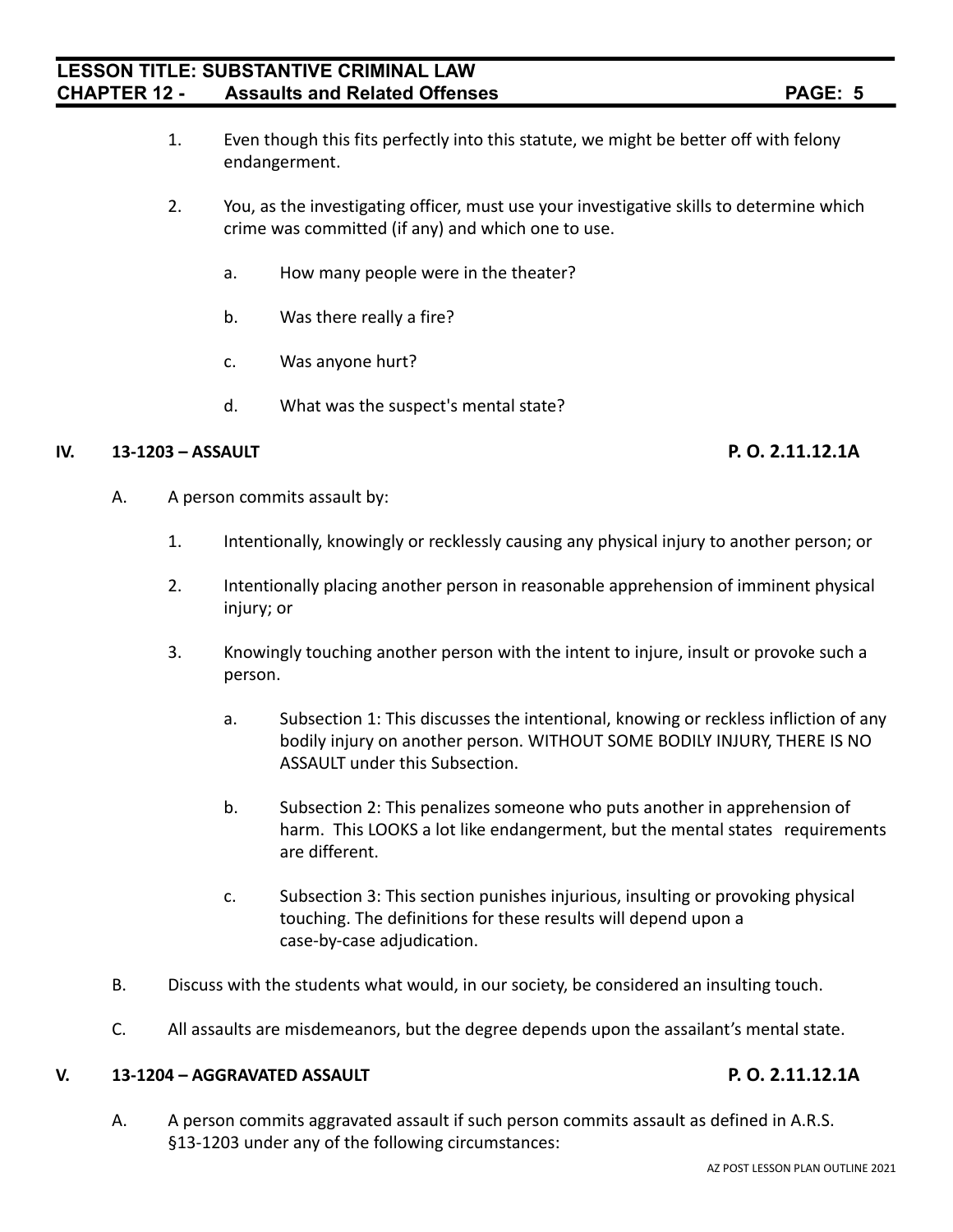- 1. If such person causes serious physical injury to another; or
- 2. This paragraph concentrates upon the amount of injury done. The amount separates this crime from assault. Assault requires only physical injury while aggravated assault requires, under this paragraph, SERIOUS PHYSICAL INJURY.
- 3. It is very important that students have a good understanding of the difference between the meanings of "physical injury" and "serious physical injury." *INSTRUCTOR NOTE: Students should look back on the definitions in ARS 13-105.*
- 4. If such person uses a deadly weapon or dangerous instrument; or
- 5. This paragraph punishes the use of a deadly weapon or a dangerous instrument in an assault. *INSTRUCTOR NOTE: "Dangerous instrument" means anything that under the circumstances in which it is used, attempted to be used or threatened to be used is readily capable of causing death or serious physical injury. "Deadly weapon" means anything designed for lethal use, including a firearm.*
	- a. Note that it does not require that injury actually be sustained by the victim mere use, display, etc., can sometimes qualify as an aggravated assault.
	- b. To sustain a charge of aggravated assault, it is only necessary to prove that the victim had reasonable apprehension of receiving bodily harm from the person who is using the deadly weapon. ( People v. Hoggs, 1974, 17lll App3d 67N.E. 2d 800 and People v. Graham, 1975, 25lll. App 3d 853, 323 N.E. 2d 441.)
	- c. Assault that is made with an unloaded gun is made with a deadly weapon.
	- d. Review the definitions of "deadly weapon" and "dangerous instrument".
- 6. If the person commits the assault by any means of force that causes temporary but substantial disfigurement, temporary but substantial loss or impairment of any body organ or part or a fracture of any body part.
- 7. If the person commits the assault while the victim is bound or otherwise physically restrained or while the victim's capacity to resist is substantially impaired. *INSTRUCTOR NOTE: This is a double edged sword as a LEO who hits a suspect in handcuffs may be charged with Aggravated Assault.*
- 8. If such person commits the assault after entering the private home of another with the intent to commit the assault; or
- 9. This paragraph punishes those who trespass upon the sanctity of one's home in order to commit an assault.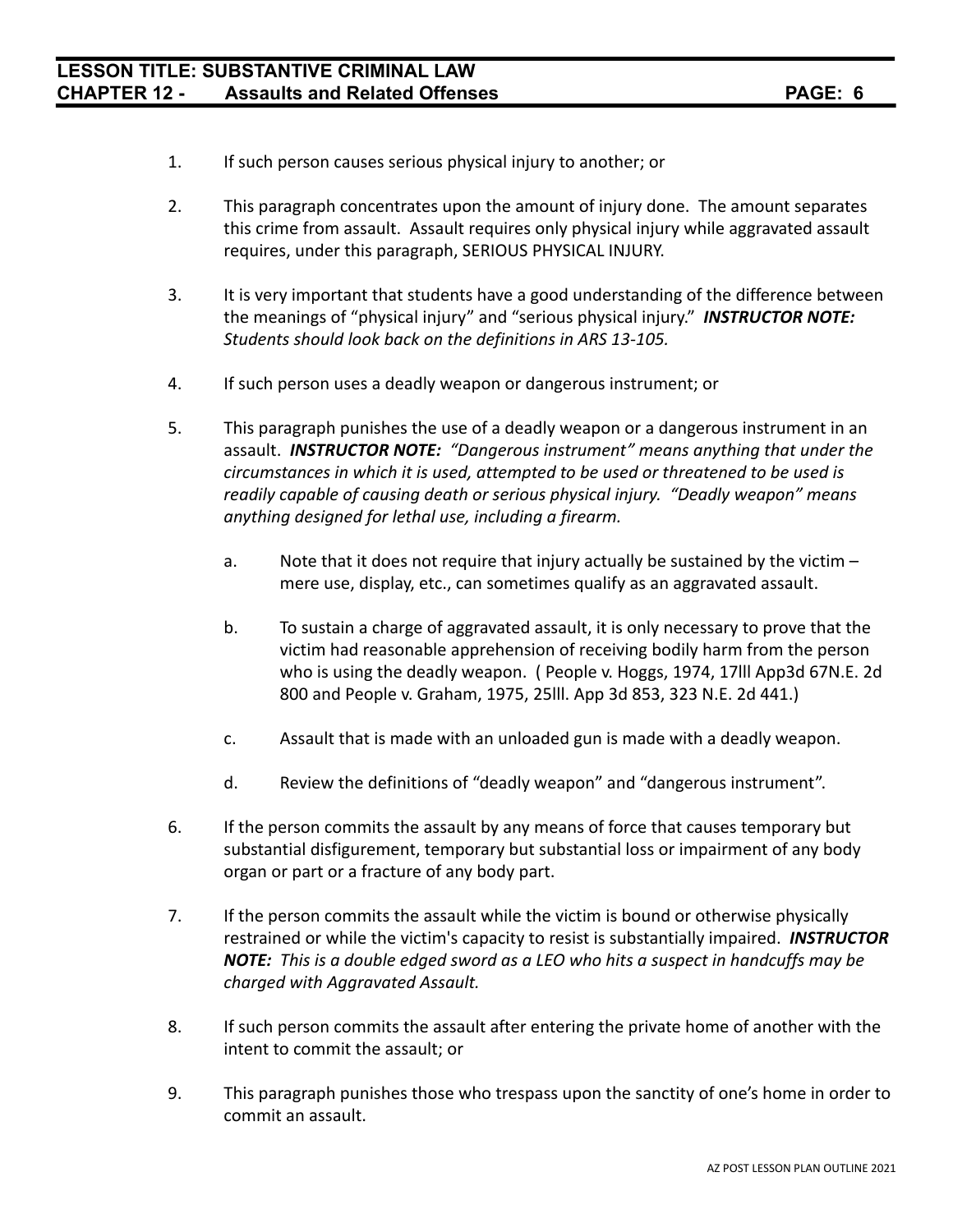- a. Note that this paragraph DOES NOT say that any assault that occurs in a private home automatically becomes aggravated -- we must show that the suspect entered WITH THE INTENT to commit the assault and did, in fact, commit the assault.
- b. If you have a poker party at your house and you get into verbal argument with one of the invited guests and he hits you, it would be considered an assault only.
- c. However, if you are on the sidewalk in front of your house and you are having an argument with your neighbor and he ends up chasing you into your house and he assaults you inside the house, then it becomes aggravated.
- 10. If such person is 18 years of age or more (an adult) and commits the assault upon a child the age of 15 years or under; or
- 11. This paragraph covers those circumstances where you have an adult suspect and a victim who is 15 years old or younger. Caution: A lot of people believe that an assault on a JUVENILE by an adult is aggravated – NOT NECESSARILY SO.
	- a. The problem with this paragraph is that we could have circumstances where it is a mutual combat situation and the adult and the person 15 years old or younger is about the same size. ENFORCE THE SPIRIT OF THE LAW, NOT THE LETTER.
	- b. The obvious intent of the legislature with this paragraph is to protect the young or small from those who are older and/or larger. (common sense should dictate.)
- 12. If the person commits assault as prescribed by section 13-1203, subsection A, paragraph 1 or 3 and the person is in violation of an order of protection issued against the person pursuant to section 13-3602 or 13-3624. *INSTRUCTOR NOTE: The suspect must knowingly assault the peace officer. If an officer is out of uniform, off-duty, and sitting in a bar having a drink when the assault occurs- it is simple assault. The citizen who is summoned or directed to assist an officer, and while that citizen is engaged in the performance of.*
- 13. If the person commits the assault knowing, or having reason to know, that the victim is any of the following:
	- a. A public servant listed in subsections  $(a)(b)(c)(f)(g)(h)(i)$  and  $(i)$ , if the victim engaged in the execution of any official duties or if the assault results from the execution of the public servants official duties:
		- i. A peace officer.
		- ii. A constable.
		- iii. A firefighter, fire investigator, fire inspector, emergency medical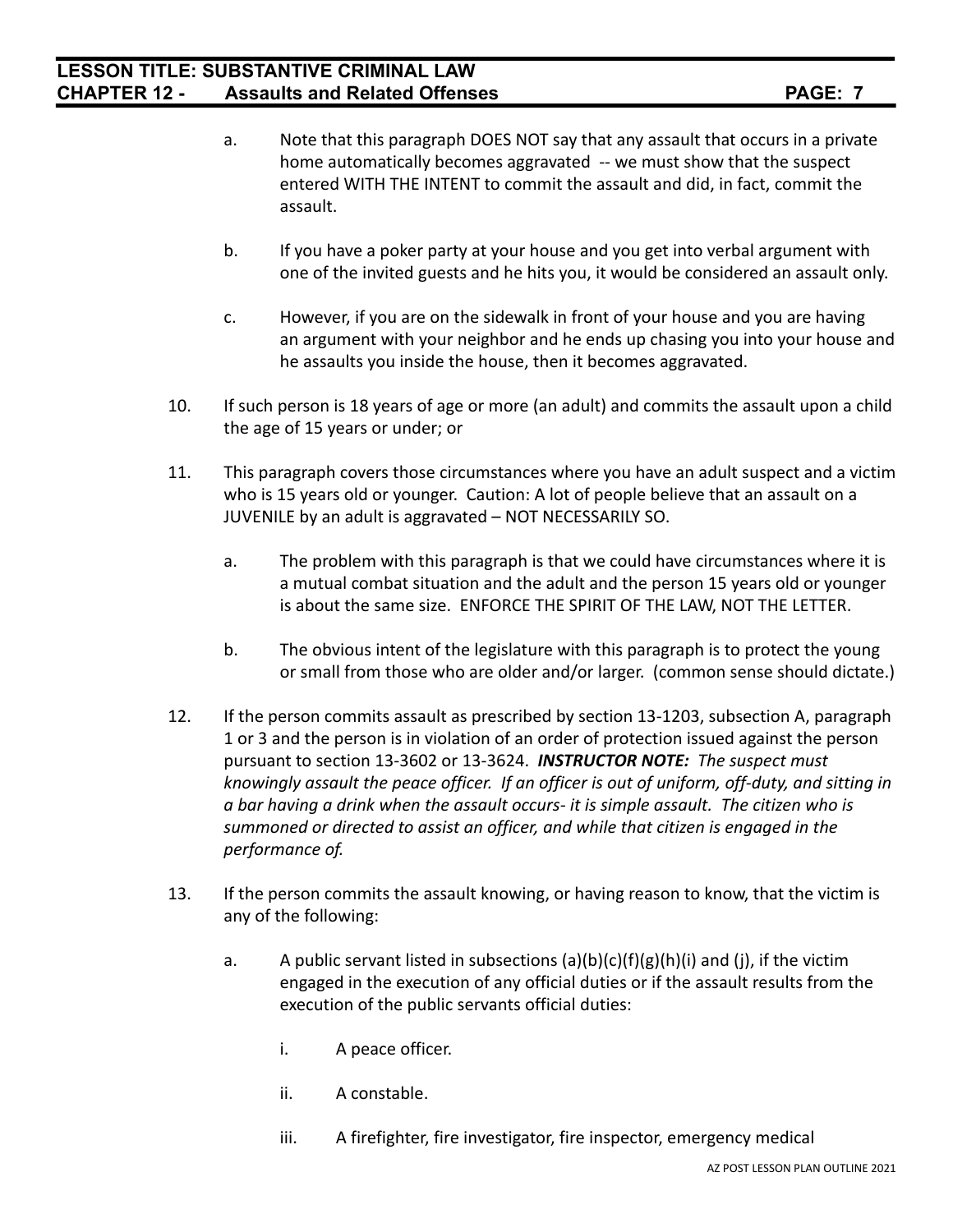technician or paramedic.

- iv. A prosecutor.
- v. A code enforcement officer.
- vi. A state or municipal park ranger.
- vii. A public defender.
- viii. A judicial officer.
- b. A teacher or other person employed by any school and the teacher or other employee is on the grounds of a school or grounds adjacent to the school or is in any part of a building or vehicle used for school purposes, any teacher or school nurse visiting a private home in the course of the teacher's or nurse's professional duties or any teacher engaged in any authorized and organized classroom activity held on other than school grounds.
- c. The employee must be either on school grounds, grounds adjacent to the school, on school business, et.
- d. Note: The assault can be committed by anyone, not just students.
- e. A licensed health care practitioner who is certified or licensed pursuant to title 32, chapter 13, 15, 17 or 25, or a person summoned and directed by the licensed health care practitioner while engaged in the person's professional duties. This subdivision does not apply if the person who commits the assault is seriously mentally ill, as defined in section 36-550, or is afflicted with Alzheimer's disease or related dementia.
- 14. If the person knowingly takes or attempts to exercise control over a **peace officer's**:
	- a. Firearm **and** the person knows or has reason to know that the victim is a peace officer **and** is engaged in the execution of any official duties.
	- b. Any weapon other than a firearm that is being used or being attempted to use, and the person knows or has reason to know that the victim is a peace officer and is engaged in the execution of any official duties.
	- c. Any implement that is being used or attempting to be used, **and** the person knows or has reason to know that the victim is a peace office**r and** is engaged in the execution of any official duties. For the purposes of this subdivision, "implement" means an object that is designed for or that is capable of restraining or injuring an individual. The implement does not include handcuffs.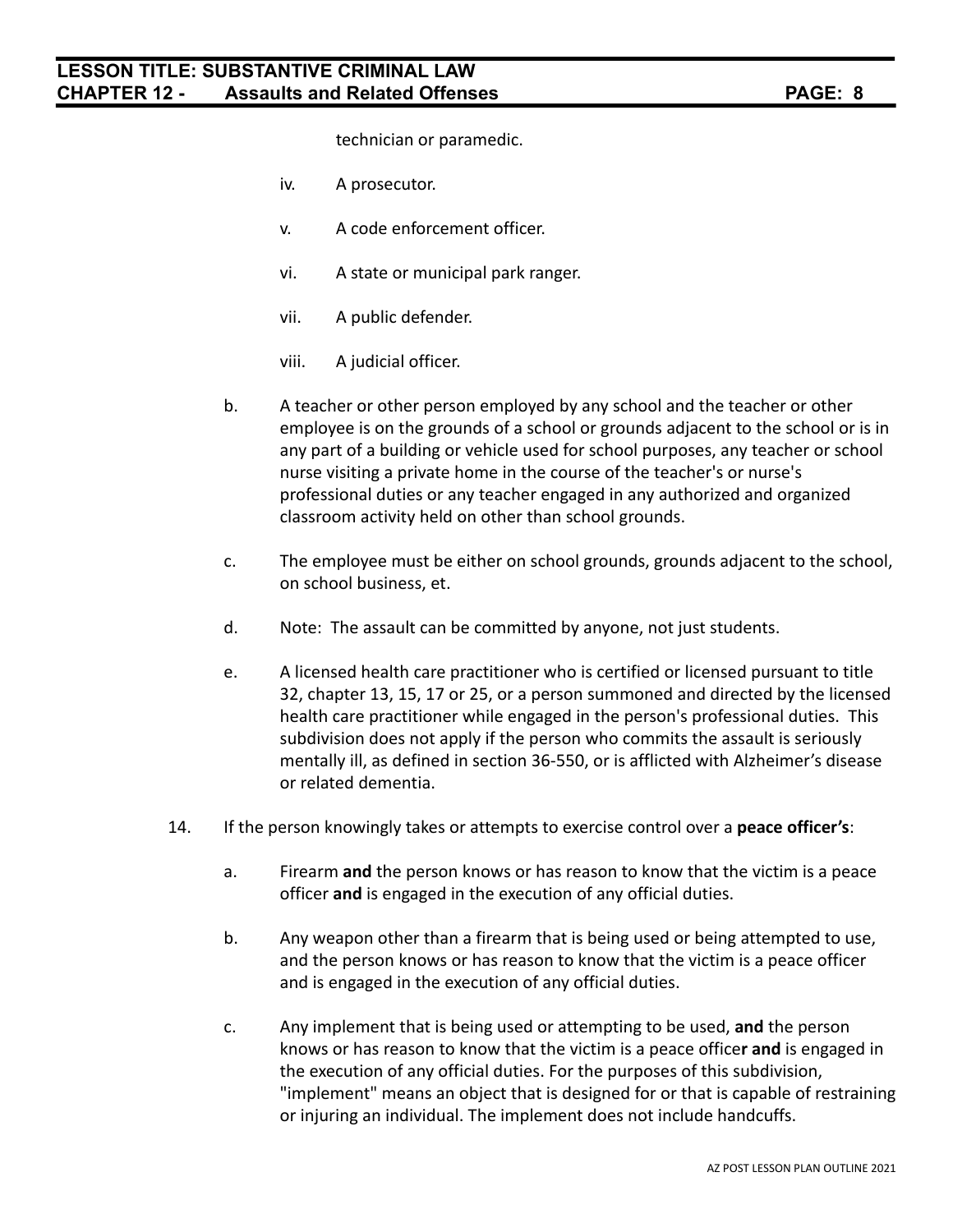- 15. It is also a violation of  $9$  (a) (b) and (c),
	- a. If the person is imprisoned or otherwise subject to the custody of the (i) state department of corrections (adult or juvenile), (ii) a law enforcement agency, (iii) a county or city jail or detention facility (adult or juvenile), or (iv) any other entity that is contracting with the entities identified in (i) (ii) or (iii) or the federal bureau of prisons or other federal agency responsible for sentenced or unsentenced prisoners **and**
	- b. The person commits an assault knowing or having reason to know that the victim is acting in an official capacity as an employee of any of the entities listed in 10(a).
	- c. Note: The assault must be committed by someone who is jailed or is subject to being jailed.
		- i. Inmate.
		- ii. Inmate on work furlough, etc.
- 16. If a person uses a simulated deadly weapon.
- B. A person commits aggravated assault if the person commits assault by either intentionally, knowingly or recklessly causing any physical injury to another person, intentionally placing another person in reasonable apprehension of imminent physical injury or knowingly touching another person with the intent to injure the person and both the following occur:
	- 1. The person intentionally or knowingly impedes the normal breathing or circulation of blood of another person by applying pressure to the throat or neck or by obstructing the nose and mouth either manually or through use of an instrument.
	- 2. Any of the circumstances exist that are set forth in section 13-3601, subsection A, paragraph 1,2,3,4,5 or 6. (Domestic violence offenses)
- C. Aggravated assault is always a felony offense, but the degree depends upon which Subsection of the statute was committed.

# **VI. 13-1205 – UNLAWFULLY ADMINISTERING INTOXICATING LIQUORS, NARCOTIC DRUGS OR DANGEROUS DRUGS P. O. 2.11.12.1A**

- A. A person commits unlawfully administering intoxicating liquors, a narcotic drug or dangerous drug if, for a purpose other than lawful medical or therapeutic treatment, such person knowingly introduces, or causes to be introduced, into the body of another person, without consent of such person, intoxicating liquors, a narcotic drug or a dangerous drug.
- B. If the victim of the crime is an adult, the crime is a Class 6 felony.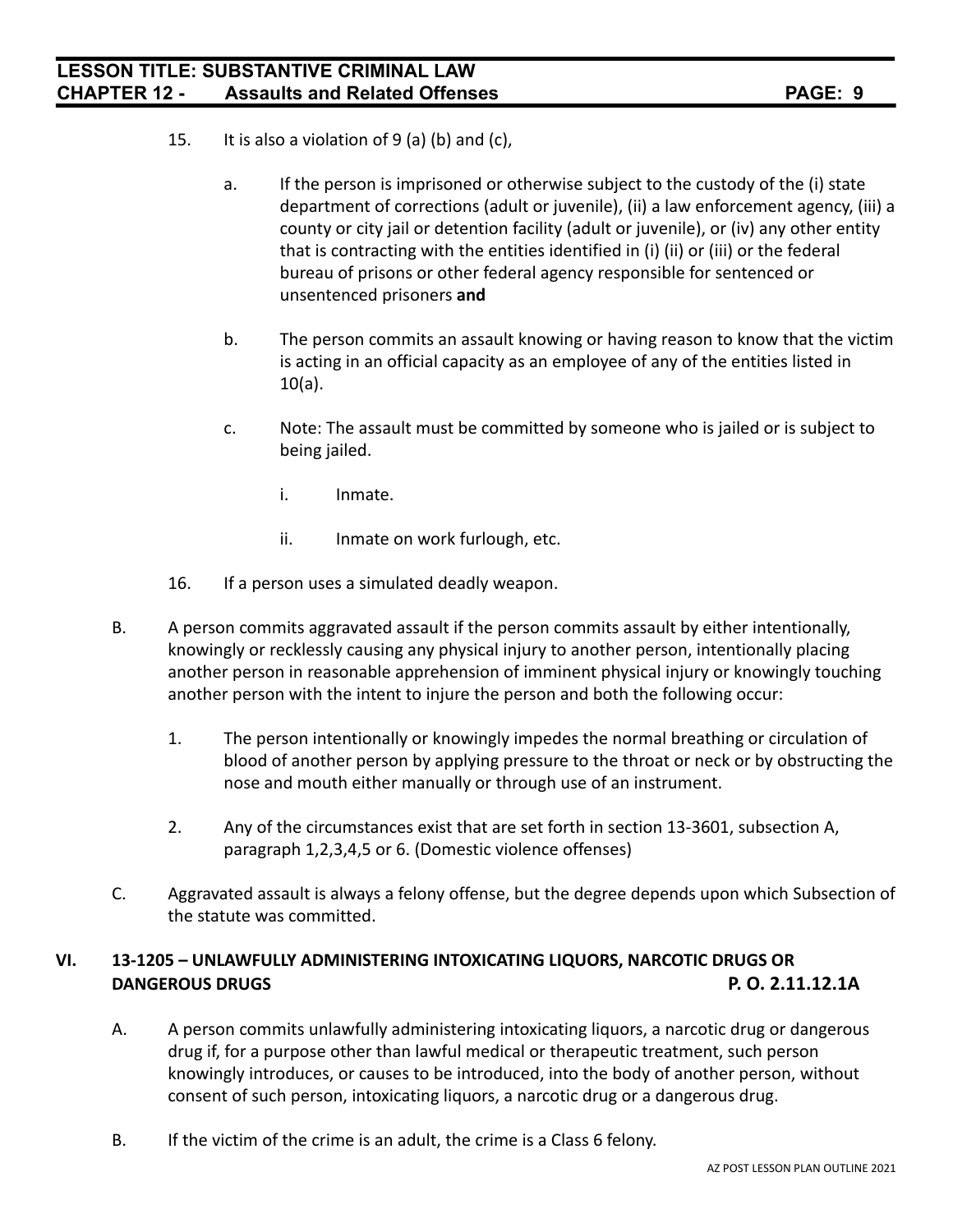- C. If the victim of the crime is a minor, the crime is a Class 5 felony.
- D. "Slipping someone a mickey" would be covered under this statute. (Discuss the slang terms)

### **VII. 13-1206 – DANGEROUS OR DEADLY ASSAULT BY A PRISONER P. O. 2.11.12.1A**

A. A person, while in the custody of the state Department of Corrections, **the Department of Juvenile Corrections**, a law enforcement agency, or county or city jail, who commits an assault involving the discharge, use or threatening exhibition of a deadly weapon or dangerous instrument or who intentionally or knowingly inflicts serious physical injury upon another person is guilty of a Class 2 felony.

# **VIII. 13-1207 – PRISONERS WHO COMMIT ASSAULT WITH INTENT TO INCITE TO RIOT OR PARTICIPATE IN A RIOT P. O. 2.11.12.1A**

A. A person, while in the custody of the state Department of Corrections or a county or city jail, who commits assault upon another person with the intent to incite to riot or who participates in a riot is guilty of a Class 2 felony.

#### **IX. 13-1208 – ASSAULT; VICIOUS ANIMAL**

- A. A person who intentionally or knowingly causes any dog to bite and inflict serious physical injury on a human being or otherwise cause serious physical injury to a human being is guilty of a class 3 felony, unless the person would be justified in using physical force or deadly physical force in self-defense or defense of a third person pursuant to chapter 4 of this title. *INSTRUCTOR NOTE: A person who owns an aggressive dog must exercise reasonable care to confine to your property and control, when off your property, the dog in order to prevent it from biting a person or domestic animal. Failure to do so is a misdemeanor. ARS 11-1014.01*
- B. A person who owns a dog that the owner knows or has reason to know has a history of biting or a propensity to cause injury or to otherwise endanger the safety of human beings without provocation or that has been found to be a vicious animal by a court of competent jurisdiction and that bites, inflicts physical injury on or attacks a human being while at large is guilty of a class 5 felony.
- C. A person who owns or who is responsible for the care of a dog that the owner or responsible person knows or has reason to know has a history of biting or a propensity to cause injury or to otherwise endanger the safety of human beings without provocation or that has been found to be a vicious animal by a court of competent jurisdiction and who does not take reasonable care to prohibit the dog from escaping to the outside of a residence or enclosed area, yard or structure is guilty of a class 1 misdemeanor.
- D. This does not apply to police dogs that are owned or used by a law enforcement agency and that are used in the performance of police work.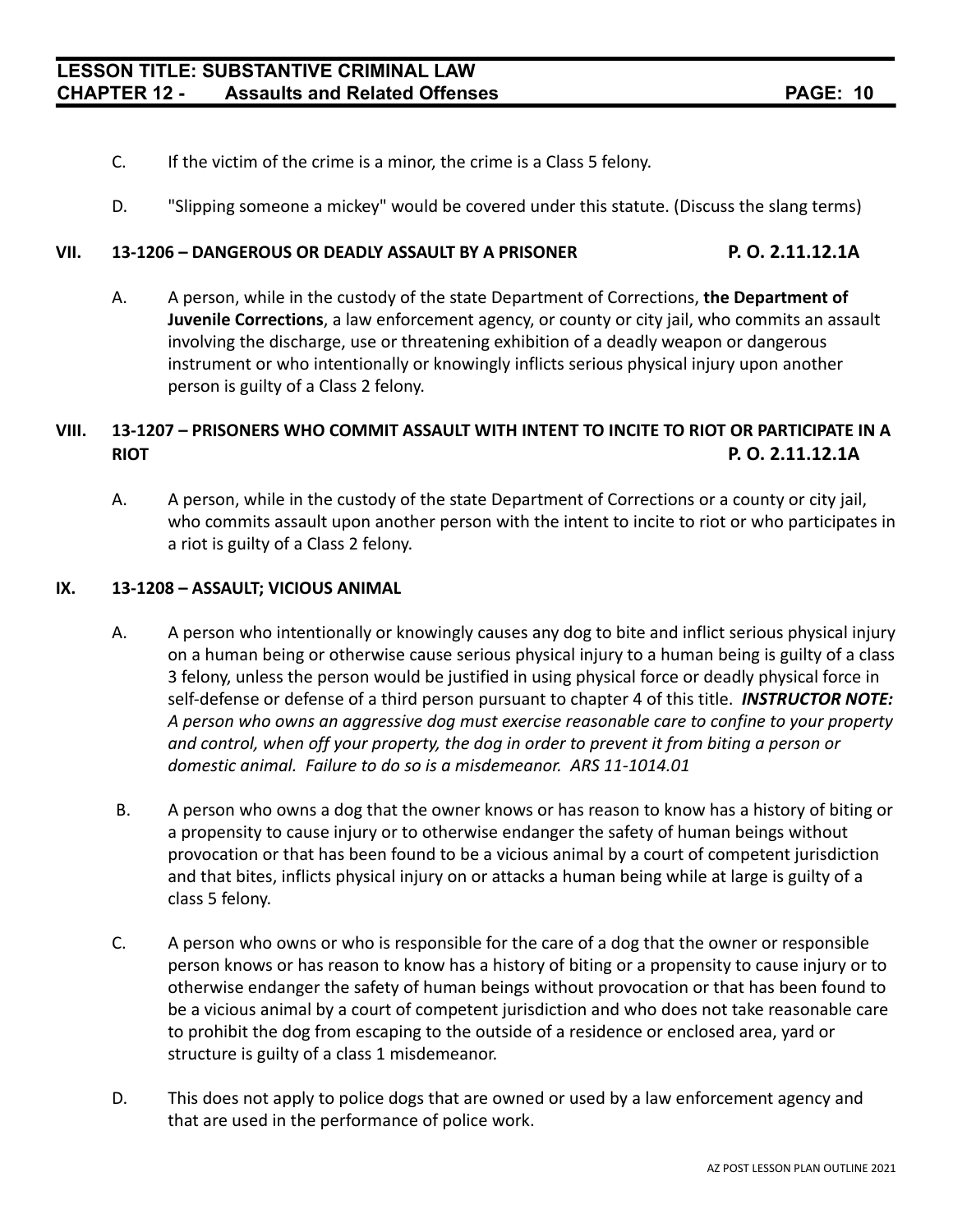## **LESSON TITLE: SUBSTANTIVE CRIMINAL LAW CHAPTER 12 - Assaults and Related Offenses PAGE: 11**

#### **X. 13-1209 – DRIVE BY SHOOTING P. O. 2.11.12.1A**

- A. A person commits a drive-by shooting by intentionally discharging a weapon from a motor vehicle at a person, another occupied motor vehicle or an occupied structure.
- B. Motor vehicles that are used in violation of this section are subject to seizure for forfeiture in the manner provided for in Chapter 39 of this title.
- C. Notwithstanding Title 28, Chapter 8, the judge shall order the surrender to the judge of any driver's license of the convicted person and, on surrender of the license, shall invalidate or destroy the license and forward the abstract of conviction to the Department of Transportation with an order of the court revoking the driving privilege of the person for a period of at least one year, but not more than five years.
- D. Drive-by shooting is a Class 2 felony.

### **XI. 12-1210 – ASSAULTS ON PUBLIC SAFETY EMPLOYEES AND VOLUNTEERS; DISEASE TESTING**

**P. O. 2.11.12.1A**

- A. **Permits a court to order testing, at the request of the involved public safety employees and volunteers or the employing agency, for HIV, common blood-borne diseases and other diseases specified in the order,** if there are reasonable grounds to believe that the officer has been exposed, **and:**
	- 1. The person responsible for the exposure is charged in any criminal complaint alleging that the person interfered with the public safety employee or volunteer by biting, scratching, spitting or transferring blood or other bodily fluids on or through the skin or membranes of the public safety employee or volunteer.; or
	- 2. There is probable cause to believe that the person interfered with the official duties of **the public safety employee or volunteer** by biting, scratching, spitting or transferring blood or other bodily fluids on or through the skin or membranes of the public safety employee or volunteer **and the person is deceased.**
- B. "Public safety employee or volunteer" means a law enforcement officer, any employee, contractor or volunteer of a state or local law enforcement agency, or correctional facility, a probation officer, a surveillance officer, an adult or juvenile correctional service officer, a detention officer, a private prison security officer, a firefighter or an emergency medical technician, or any other person who is authorized to perform official duties or be present within a correctional facility.

### **XII. 13-1211 – DISCHARGING A FIREARM AT A STRUCTURE P. O. 2.11.12.1A**

- A. A person who knowingly discharges a firearm at a residential structure is guilty of a Class 2 felony.
- B. A person who knowingly discharges a firearm at a non-residential structure is guilty of a Class 3 AZ POST LESSON PLAN OUTLINE 2021